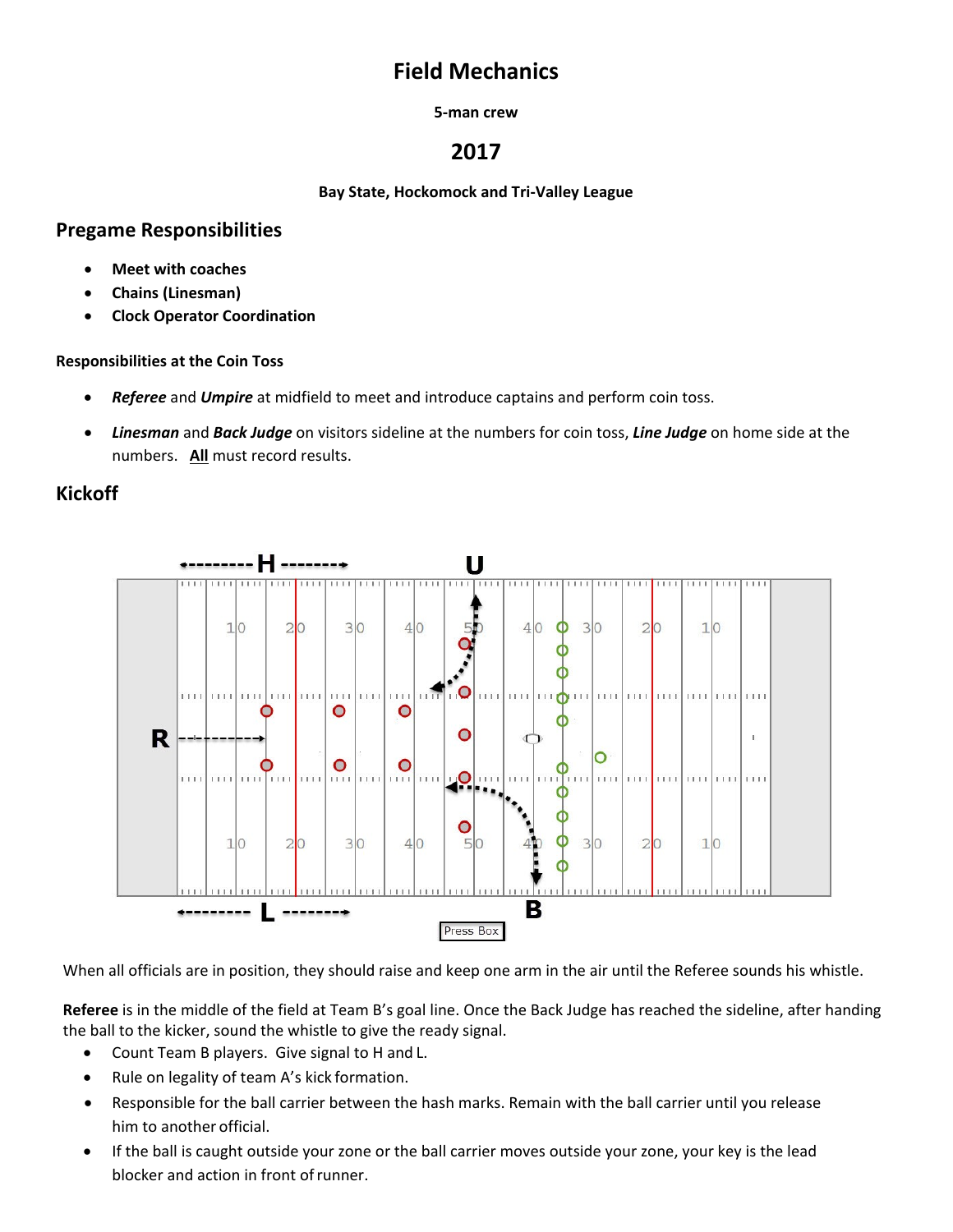- On long returns, clean up behind the runner.
- Watch for Team B players touching the kick.
- Watch for Fair catch signal.
- Watch for Kick Catch Interference.
- Watch for the Wedge.
- Watch for Blocking below the waist and other illegal blocks.
- If touchback occurs, move into field of play to stop any late or illegal actions.

**Umpire** is on the sideline opposite the press box on Team B's restraining line.

- Count Team A players. Give signal to the Back Judge.
- Always have bean bag in hand.
- Watch for kicks out of bounds.
- Watch for Team B offside.
- Key on the three, Team A players on your side.
- Watch for an Onside kick.
- Watch for short kicks.
- On Short kicks and surprise Onside Kicks, Rule on:
- Illegal touching
- Illegal blocks
- Kick Catch Interference
- Fair catch signals
- Watch for Blocking below the waist and other illegal blocks.
- When the ball is clearly kicked deep, move into the field (between the numbers and the hash mark) and work inside out.
- On long returns, watch for blocking in front of the runner as he approaches, then clean up behind the runner, if necessary.

**Line Judge** is on the sideline on the press box side as deep as the deepest receiver or at the goal line. Adjust your initial position based on the strength of the kickers.

- Count Team B players. Give signal to R and H.
- Responsible for the runner in your side zone, be prepared to cover goal line. Remain with the ball carrier until you release him to another official.
- If the ball is caught outside your zone or the ball carrier moves outside your zone, your key is the lead blocker and action in front ofrunner.
- If the kick is deep and threatens the pylon, get to the pylon and rule whether the ball goes out of bounds in the field of play or end zone.
- Rule on forward progress of the ball carrier.
- Watch for short kicks.
- Watch for kicks out of bounds.
- Watch for Fair catch signal.
- Watch for Kick Catch Interference.
- Watch for the Wedge.
- Watch for Blocking below the waist and other illegal blocks.
- If touchback occurs, move into field of play to stop any late or illegal actions.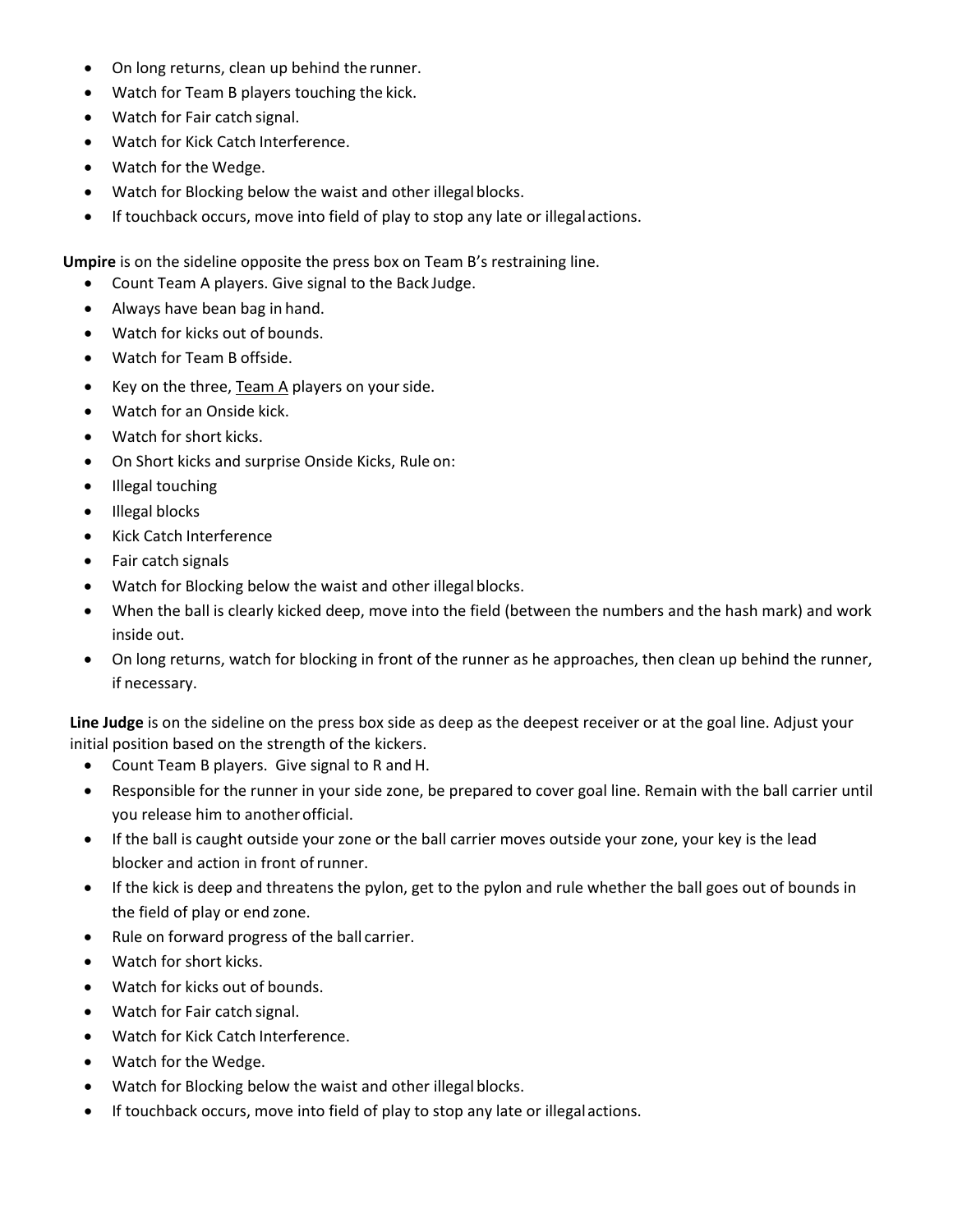**Head Linesman** is on the sideline opposite press box side as deep as the deepest receiver or at the goal line. Adjust your initial position based on the strength of the kickers.

- Count Team B players. Give signal to R and H.
- Responsible for the runner in your side zone, be prepared to cover goal line. Remain with the ball carrier until you release him to another official.
- If the ball is caught outside your zone or the ball carrier moves outside your zone, your key is the lead blocker and action in front of runner.
- If the kick is deep and threatens the pylon, get to the pylon and rule whether the ball goes out of bounds in the field of play or end zone.
- Rule on forward progress of the ball carrier.
- Watch for short kicks.
- Watch for kicks out of bounds.
- Watch for Fair catch signal.
- Watch for Kick Catch Interference.
- Watch for the Wedge.
- Watch for Blocking below the waist and other illegal blocks.
- If touchback occurs, move into field of play to stop any late or illegal actions.

**Back Judge** is on the sideline on the press box side on Team A's restraining line.

- Inform the kicker to wait for the Referee's whistle. Hand him the ball and move along Team A's restraining line to the sideline.
- Count Team A players. Give signal to theUmpire
- Always have bean bag in hand.
- Watch for kicks out of bounds.
- Watch for Team A offside. (Philosophy: Rule Team A's restraining line as a line for deep kicks, rule it as a plane for short and onside kicks.)
- Key on the three,  $Team A players on your side.$ </u>
- When the ball is clearly kicked deep, move into the field (between the numbers and the hash mark) and work inside out.
- On long returns, watch for blocking in front of the runner as heapproaches.
- Watch for an Onside kick.
- Watch for short kicks.
- On Short kicks and surprise Onside Kicks, Rule on:
- Illegal touching
- Illegal blocks
- Kick Catch Interference
- Fair catch signals
- Watch for Blocking below the waist and other illegal blocks.
- You are responsible for the Team A's goal line.

### **Free Kick after a Safety**

Restraining lines will be the A-20 for Team A and A-30 for Team B. All officials should assume relative positions and duties for kickoff. The ball will be put in play by a place kick, drop kick or punt.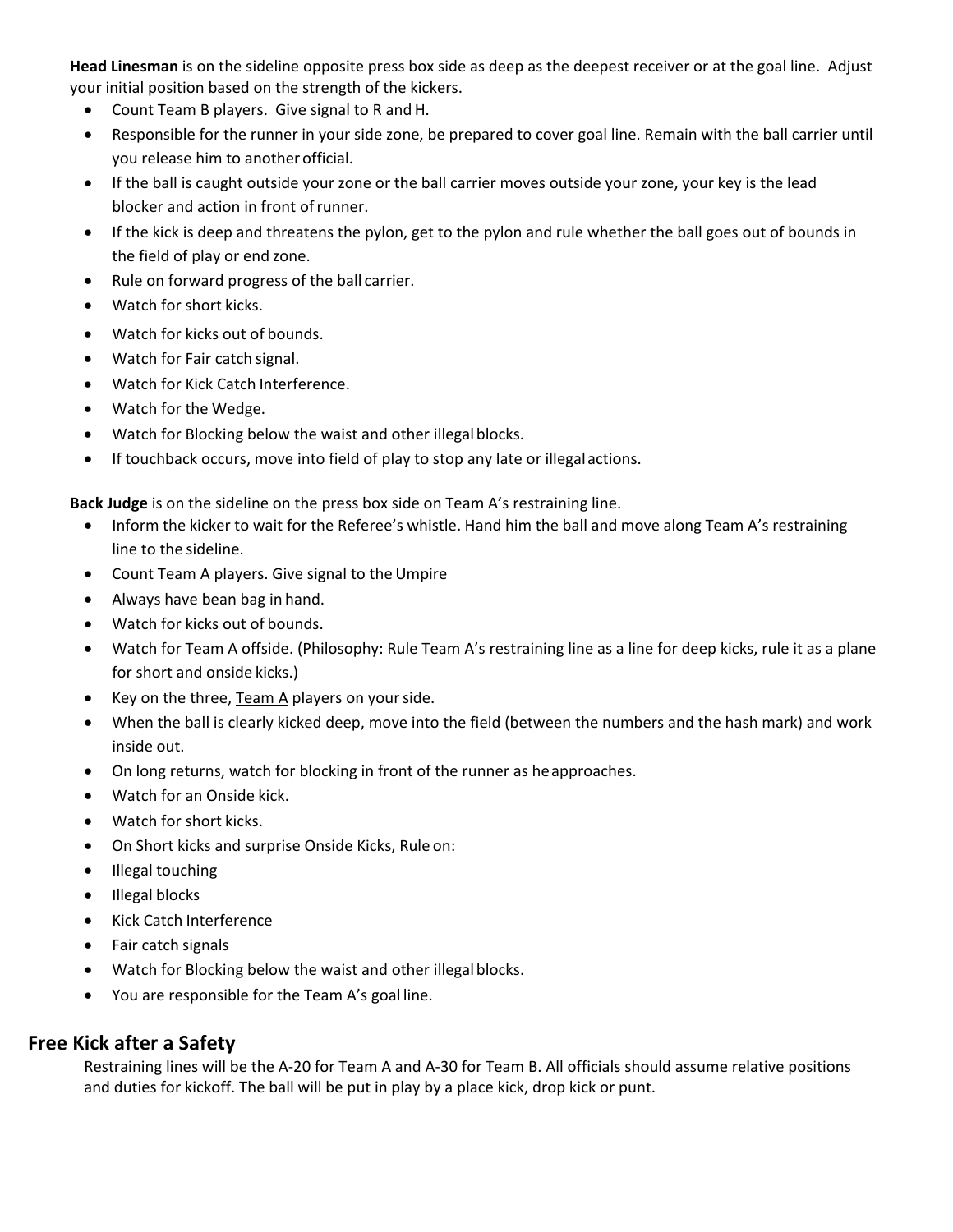# **Short (onside) Free Kicks – Be Aware of Fair Catch Signals**



**Referee** will determine when to move into short free kick formations and will move to the center of the field near the 25 yard line.

• Be alert for deep kick and be prepared to retreat to rule on the goalline.

**Umpire** to Team A's restraining line on the sideline opposite the press box.

- Rule on Team A offside, treat Team A's restraining line as aplane.
- If the ball is kicked toward your side, rule on touching by either team.
- If the ball is kicked to opposite side, rule on blocking.
- Be prepared to cover a run back by a Team B player.

**Head Linesman** to Team B's restraining line opposite press box. **Line Judge** to Team B's restraining line, press box side

- If kick is long, retreat toward Team B's goal line and assume normalresponsibilities.
- Rule on the kick breaking the plane of Team B's restraining line.
- Rule on touching by either team.
- Be prepared to cover a run back by a Team B player.

**Back Judge** informs the kicker to wait for the Referee's whistle. Hand him the ball and move along Team A's restraining line to the press box sideline.

- Rule on Team A offside, treat Team A's restraining line as aplane.
- If the ball is kicked toward your side, rule on touching by either team.
- If the ball is kicked to opposite side, rule on blocking.
- Be prepared to cover a run back by a Team B player.
- Identify if you have an unbalanced (more or less than three) line, signal theF.
- Rule on the eligibility of the lineman on your side of thefootball.

#### **Line Judge**

• Ensure the correct down is on the down indicator and know the status of theclock.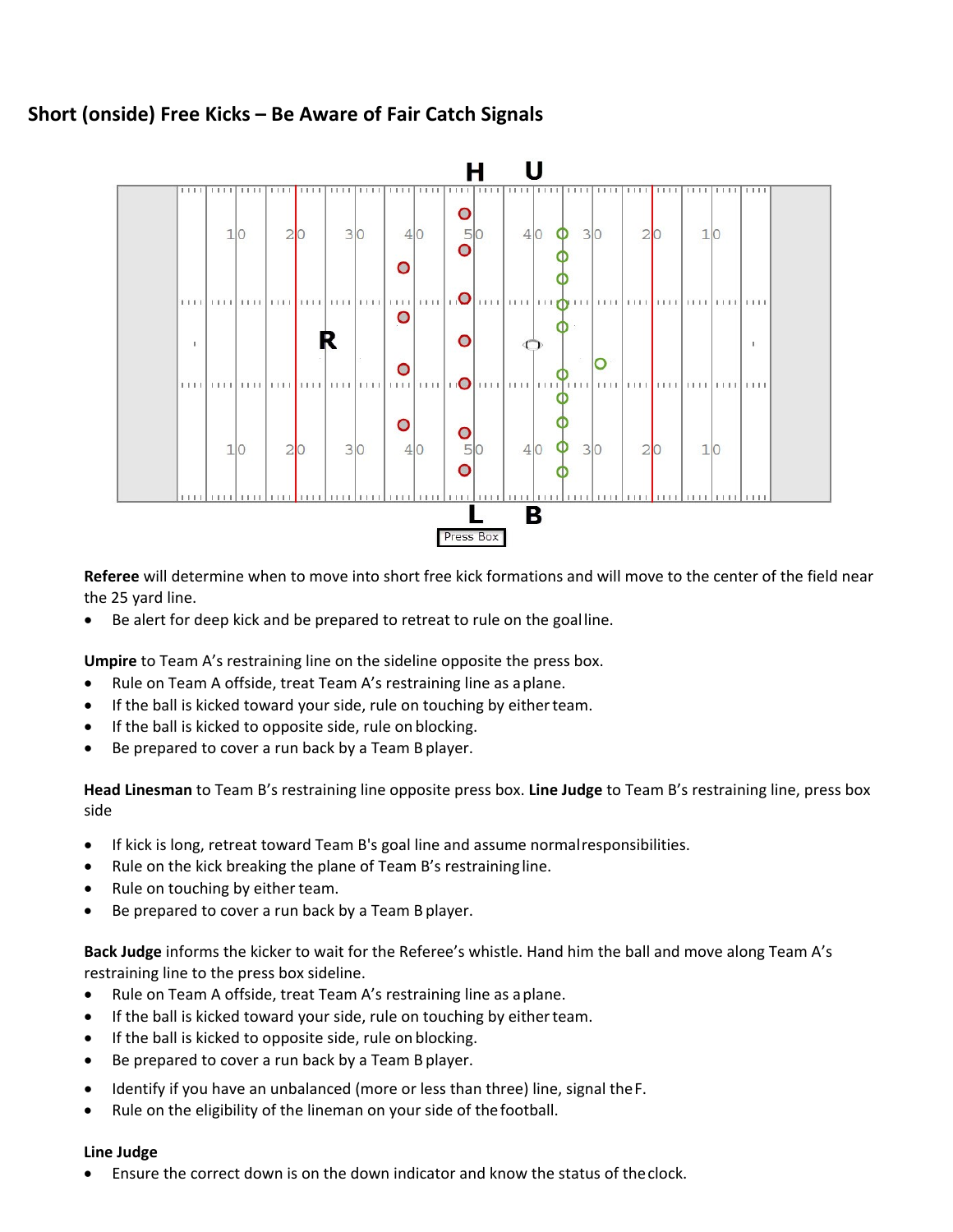- Count the defense and signal B using closed fist for 11 or lessplayers.
- Watch for illegal substitutions by the offense on yoursideline.
- Identify the eligible receivers and keys on your side of the football bynumber.
- Mark offensive scrimmage line with foot forflankers
- Identify if you have an unbalanced (more or less than three) line, signal the H.
- Rule on the eligibility of the lineman on your side of thefootball.

#### **Back Judge**

- Count the defensive team and signal the H or F as appropriate.
- Identify the receivers and strength of the formation based on your keys.
- Before the ball is put in play, adjust position as necessary to ensure you can clearly see your key and area of responsibility.

## **Pre-snap Responsibilities**

### **25 Second clock**

• *Back Judge* Assumes all responsibility for the 25 second clock once referee makes the ball ready for play. With 10 seconds left, *Back Judge* will raise his arm above his head. *Back Judge* will throw the flag **if** necessary. Coordination between the Referee and Back Judge is highly recommended to **AVOID** the need for a flag, unless an obvious delay situation exists.

## **Substitutions and counts**

- All responsible
- *Referee* and *Umpire* have primary responsibility of the offense. For teams that huddle the *Referee* should count the offensive team in the huddle and signal based on count. Fist in front of body for 11 Team A players, two open hands on chest for ten or less. *Umpire* should mirror *Referee'*s signal after Team A breaks huddle. *Referee* should keep fist extended until first sound by offense. *Umpire* does not need to hold signal.
- *Line Judge* and *Back Judge* have primary responsibility for the defense. They should signal each other based on their count.
- *Umpire* has 5 players 50 79 on the offense. On scrimmage kick plays *Umpire* is responsible for identifying numbering exceptions.
- *Line Judge* and *Linesman* responsible for incoming substitutions being inside the 9-yard mark between the time the ball is made ready by the Referee and it is snapped.
- *Referee* has "12 men in huddle" responsibility. Also must allow defense to respond to late offensive substitutions. Team A substitution rule is not confined to late substitutions especially for teams that do not huddle. The process is after the play is over the *Referee* is responsible for identifying Team A substitutions with no huddle teams. If Team A subs the *Umpire* then moves up over the ball. The *Referee* then looks at the Team B sideline to see if they are going to substitute. If Team B does not substitute within 3 seconds then the *Referee* signals the *Umpire* to move off the ball. If team B subs then the *Umpire* remains over the ball until Team B completes the substitution process.

# **Running Plays**

• *Referee* positioned to the throwing arm side of the quarterback. Pre-snap the *Referee* is responsible for false starts by the backs within the tackle box. The *Referee* is responsible for identifying backs within the tackle box for possible illegal block below the waist fouls during the play. Initially responsible for all action in the backfield (handoff, option plays etc.). *Referee* should is responsible for initial block by the opposite tackle. *Referee* is responsible for watching blocking at the point of attack. The *Referee* must protect the quarterback from fouls away from the point of attack. The *Referee* has the quarterback to the line of scrimmage on option plays. Once the quarterback carries the ball beyond the line of scrimmage the *Referee*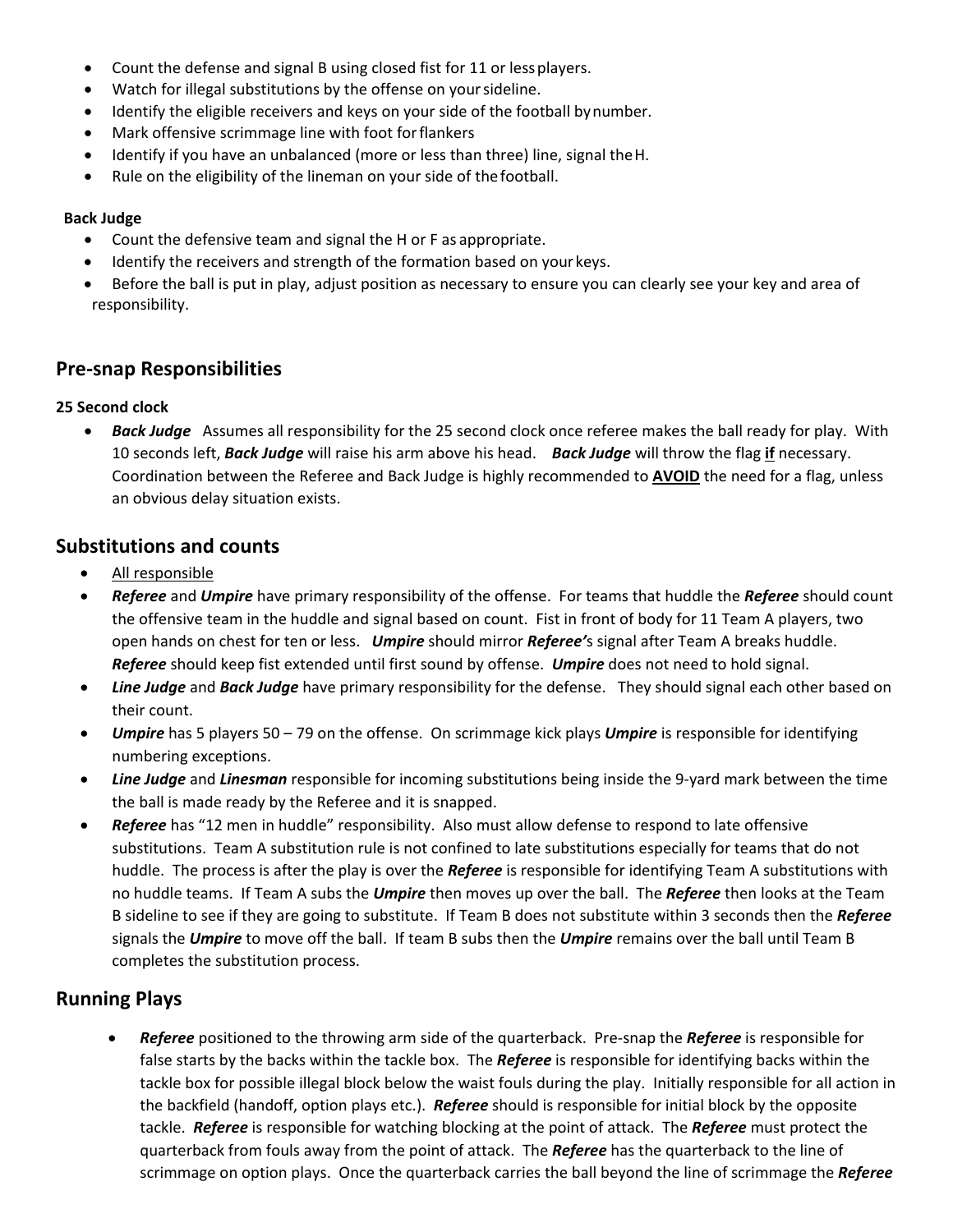is responsible for any backs in position to receive a backward pass. Peripheral vision should include blockers as play develops before runner responsibilities transfer to the wing men**.** 

- *Umpire* positioned 5-7 yards behind the defense and opposite side of the *Referee*. Pre-snap the umpire is responsible for illegal snaps and false starts by the center, guards, and tackles. Post-snap the umpire is responsible for initial blocks by the center and two guards. After initial blocking the umpire is responsible for blocks at the point of attack. The umpire should be aware of potential chop block situations. Must read the blockers and move with the flow. Must do so in an attempt not to obstruct the defense. Once play has ended, will spot ball for progress from the wings.
- *Linesman* and *Line Judge* initially align wide receivers and observing only 4 in the backfield. Pre-snap each wing official is responsible for false starts by split Team A players and the tackle on their side of the formation. Each wing is responsible for illegal motion by a Team A player in motion away from them. Once ball cleanly snapped, they should look at the initial blocks by the split Team A players and tackle on their side if the formation. They are also responsible for illegal blocking below the waist by Team A and B players. Once the play develops they are responsible for watching blocking at the point of attack if the play is to their side. If the play is away from their position they are responsible for watching action behind the play. Forward progress spot on you unless long run involves the back judge.
- *Back Judge* positioned favoring the strength of the formation, generally to the tight end. Back judge should watch the initial block by their key. The back judge must be aware of possible crack-back (below waist) blocks and low blocks by Team B more than 5 yards beyond the line of scrimmage. The back judge must never get beat to the goal line. Maintain enough depth to maintain goal line responsibilities. If ball carrier moves toward the sideline, *Back Judge* must assist the wing man in the area, in particular if he goes out of bounds.

### **Pass Plays**

- *Referee* Has complete responsibilities for the quarterback. The *Referee* is responsible for initially watching the block by the tackle away from his position and then the near side tackle. On plays when the quarterback is contacted the referee must follow the action on the quarterback until the end of the play. The referee is responsible for low hits on the passer, roughing, and targeting*. Intentional grounding is now a two official call.* The referee is responsible for determining if the quarterback gets outside the tackle box on pass plays and he must look at the wing men for assistance with the ball crossing the neutral zone when the quarterback potentially grounds the ball after being outside the tackle box. If flag is thrown by the Referee for grounding, and wing man determines an eligible receiver was in the area, he must inform the Referee and allow him to wave off the flag.
- *Umpire* will move up toward the line of scrimmage when he reads pass in order to rule on ineligibles downfield. The umpire is responsible for the initial blocks by the center and two guards, The umpire is responsible for ruling on the pass being made beyond the line of scrimmage and if the pass is first touched behind or beyond the neutral zone,. He can also turn once pass is made to assist wings and back judge on pass reception or incomplete.
- *Line Judge* and *Linesman* Initially responsible for receiver(s) nearest you. Know your eligibles. If multiple receivers in your area, splitting the difference will give best coverage as play develops. If quick pass made, wings must be prepared to rule if forward or backward. Sideline responsibilities at all times. The wingmen are responsible for ruling on receivers going out of bounds prior to passes being thrown. The wingmen should have a hat down for receivers who go out of bounds on their own prior to a pass being thrown. The wingmen should be aware of potential pick plays. On pass plays along the sideline the wingmen must coordinate with the back judge on responsibilities for catch/no catch rulings along the sideline. On pass plays where the receiver has his back to the official the official should look at other officials who may have had a better viewing angle before ruling on catch/no catch. Eye contact between officials is imperative.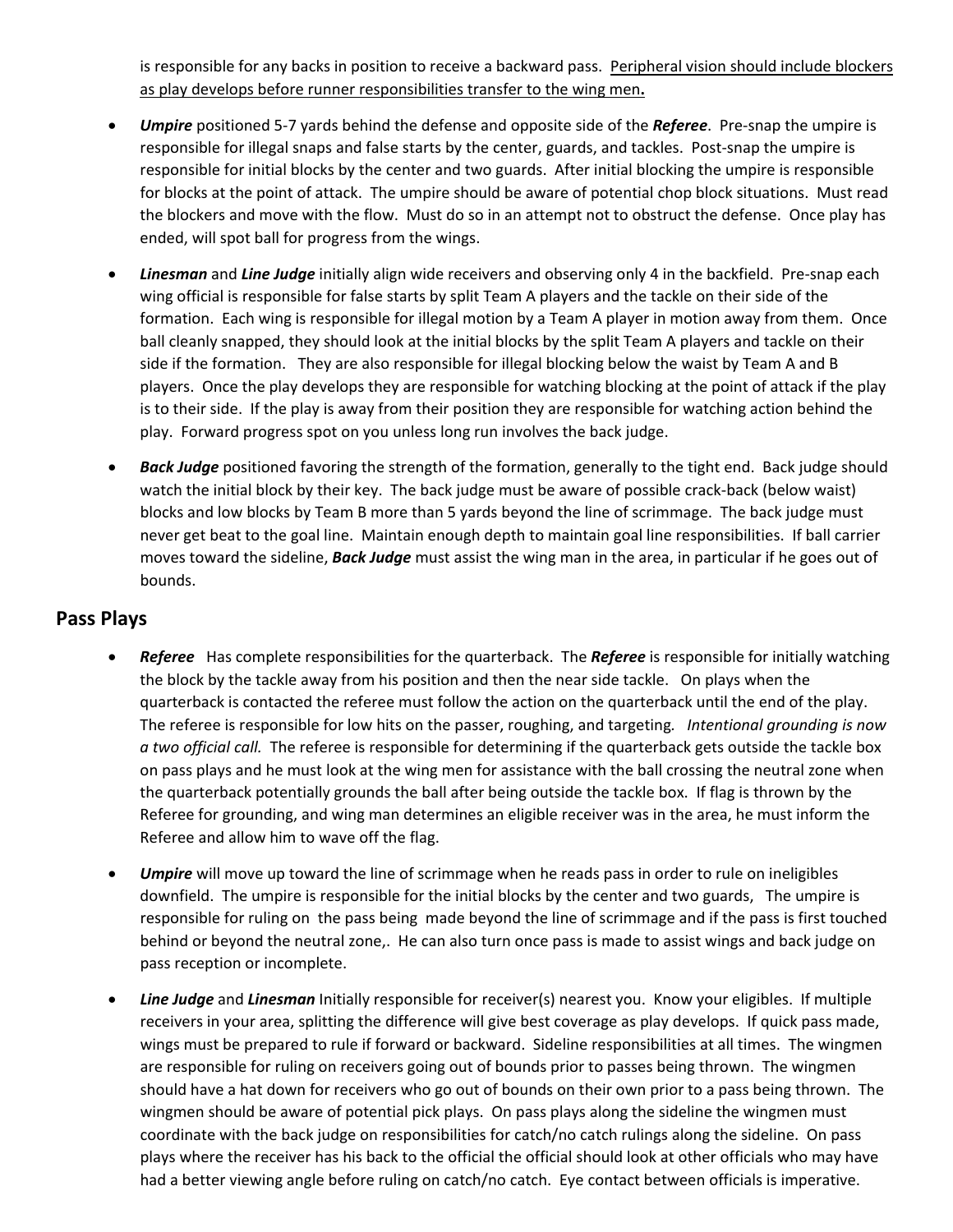• *Back Judge* Initially responsibility for inside receiver(s). Goal line as well. The *Back Judge* should be aware of potential pick plays. Pass coverage converts to zones as play develops, with *Back Judge* taking the deepest receivers. Inside the 10 yard line going in, at the instruction of the *Back Judge*, coverages change to the *Back Judge* having end line responsibilities and the wings taking the goal line.

### *Plays with the line of scrimmage between the 5 yard line and goal line*

• Once inside the 5 yd line, *Linesman* and *Line Judge* should move to the goal line after each snap and officiate from there, moving in to the field or out of bounds depending on the play. Same coverage for 2-pt conversion try. Inside the 5 yard line going out, the wingman on the side of the field where the point of attack is should move back to the goal line and officiate from the goal line out. The opposite wingman should officiate the play using their normal coverage*.* The umpire has responsibility for the passer crossing the line of scrimmage and for passes touched behind or beyond the line of scrimmage.

# **PAT/Field Goal Kicks**

- *Referee* has holder and kicker responsibilities. The referee is responsible for blocking infractions by the tackles, guards, and the center. Primary responsibility for counting offense.
- *Line Judge* and *Linesman* remain on their respective wings with sideline responsibilities. The linesman and line judge are responsible for illegal snaps and false starts by Team A players on their side of the field. After the snap the wingmen are responsible for blocking infractions by Team A players on the end of the line and in the backfield. *Linesman* has responsibility of the ball crossing the line of scrimmage. If kick play breaks down or is a fake, Line Judge and Linesman have goal line responsibilities.
- *Back Judge* positioned under the goal post has responsibility of his goal post and crossbar. The *Back Judge* should identify numbering exceptions on his side of the center and has primary responsibility for counting defense. He has the whistle once kick is over. He coordinates with the umpire for signaling if kick good/no good. If kick play breaks down or is a fake, *Back Judge* has end line responsibilities
- *Umpire* has snapper responsibilities and will be under the goal post opposite the *Back Judge*. The *Umpire* has responsibility for numbering exceptions by the center and on his side of the center. He will have kick responsibilities for his goal post. If kick play breaks down or is a fake, *Umpire* assumes his normal responsibilities for all interior lineman and should move forward toward the goal line and the line of scrimmage and be prepared to rule if quarterback passes beyond the line of scrimmage. *Referee* will need to be prepared to assist here.
- *Note:* This formation is a complete deviation from the manual

### **Punts**

- *Referee* Positioned to on the kicking foot side of the punter two yards behind and at least 15 wide of the punter's initial position. The *Referee* must rule on the formation meeting the scrimmage kick formation requirement. The *Referee* must also identify the tackle box location pre-snap for potential rugby style punts. The *Referee* is responsible for blocking infractions by Team A post snap. The *Referee* is responsible for actions of the kicker and Team B leaping over Team A shield blockers. The *Referee* should assist the sideline officials with spots on kicks that go out of bounds in the air.
- *Umpire* Normal position with snapper responsibilities. The *Umpire* should identify numbering exceptions presnap. Responsible for snap infractions and false starts by the center, guards, and tackles.
- *Line Judge* Normal position. Responsible for Team A and B scrimmage line infractions his side of the center. Releases downfield at a clean snap to assist Back Judge.
- *Linesman* Normal position. Responsible for Team A and B scrimmage line infractions on his side of the center. Responsible for the kicked ball crossing the neutral zone